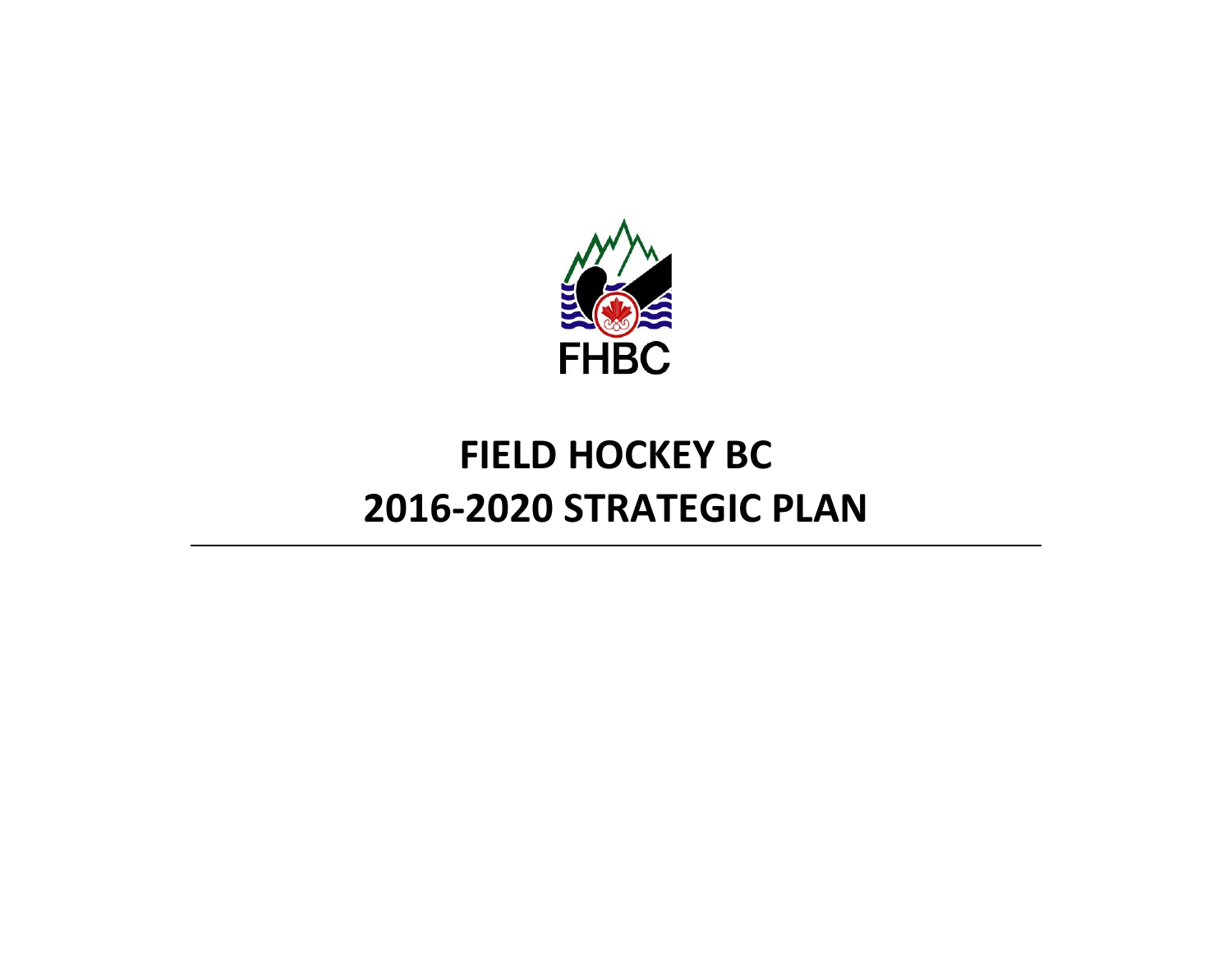

# **FIELD HOCKEY BC 2016-2020 STRATEGIC PLAN**

### **TABLE OF CONTENTS**

| <b>EXECUTIVE SUMMARY</b>                                                                                                                                                   | Page 1                               |
|----------------------------------------------------------------------------------------------------------------------------------------------------------------------------|--------------------------------------|
| <b>VISION &amp; VALUES</b>                                                                                                                                                 | Page 2                               |
| <b>MISSION &amp; GOALS</b>                                                                                                                                                 | Page 3                               |
| <b>AREAS OF EMPHASIS</b>                                                                                                                                                   | Page 4                               |
| <b>SUMMARY OF MEASURABLE OBJECTIVES</b>                                                                                                                                    | Page 5                               |
| <b>PERFORMANCE INDICATORS</b>                                                                                                                                              | Pages 6-9                            |
| $\triangleright$ Participation<br>$\triangleright$ Coaches and Officials<br>$\triangleright$ Athlete Development System and Athlete Services<br>$\triangleright$ Resources | Page 6<br>Page 7<br>Page 8<br>Page 9 |
| <b>FIELD HOCKEY SPORT SYSTEM MODEL</b>                                                                                                                                     | Page 10                              |
| <b>FIELD HOCKEY YOUTH SPORT SYSTEM GRID</b>                                                                                                                                | Page 11                              |
| <b>REFERENCE MATERIAL: SUMMARY OF</b><br><b>MACRO STRATEGIC PRIORITIES</b>                                                                                                 | Page 12-14                           |
|                                                                                                                                                                            |                                      |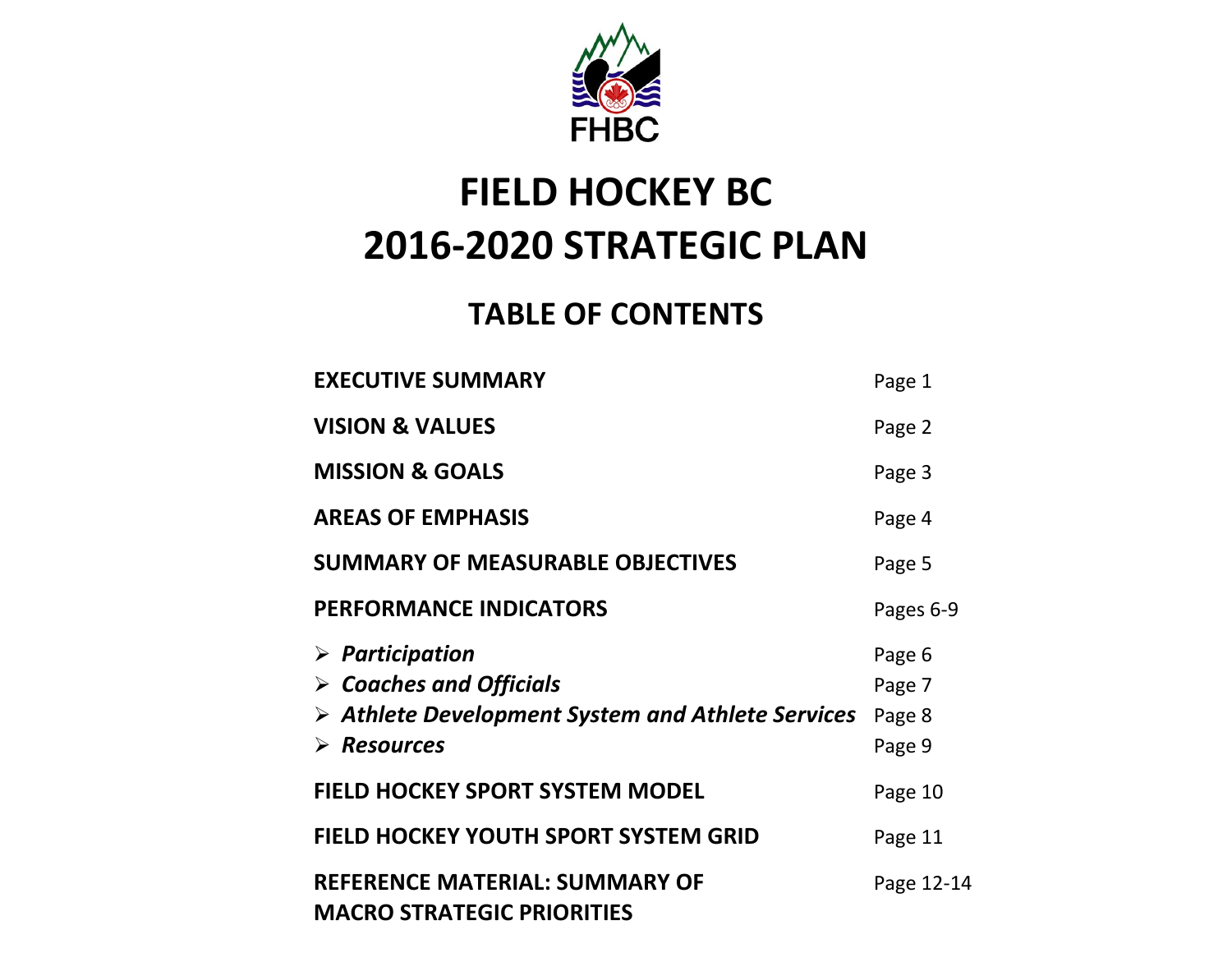

### **FIELD HOCKEY BC EXECUTIVE SUMMARY**

Field Hockey, with worldwide popularity second only to soccer, is the largest team sport in the world. Played in over 120 countries, the sport is enjoyed by both men and women. BC is the most active field hockey province in Canada. We represent about 65% of all nationally registered players. Currently, over 70% of national team members come from British Columbia.

This document is our 2016-2020 Strategic Plan. It will serve as our key management tool; a basis for continuing to develop field hockey throughout British Columbia for all levels of players.

The following elements are contained in the plan:

- Our Vision for Field Hockey BC and the values we believe should serve as a basis of operations.
- Our Mission as an organization; our reason for being.
- The Goals / Ends we will pursue. These flow from and support our Mission.
- Priority Areas of Emphasis that need to be addressed in pursuing stated organizational Goals.
- Measurable objectives and annual performance indicators toward the achievement of those objectives.

This plan will be supported by fiscal-year work plans and a monitoring process that will provide us with valuable feedback in properly assessing our relative progress over time.

We welcome the involvement of all individuals and groups who share our passion for promoting and developing field hockey throughout BC.

Our Board and staff are enthusiastic about the opportunities that lie ahead and committed to playing a leadership role to help ensure the long-term health and well-being of our sport.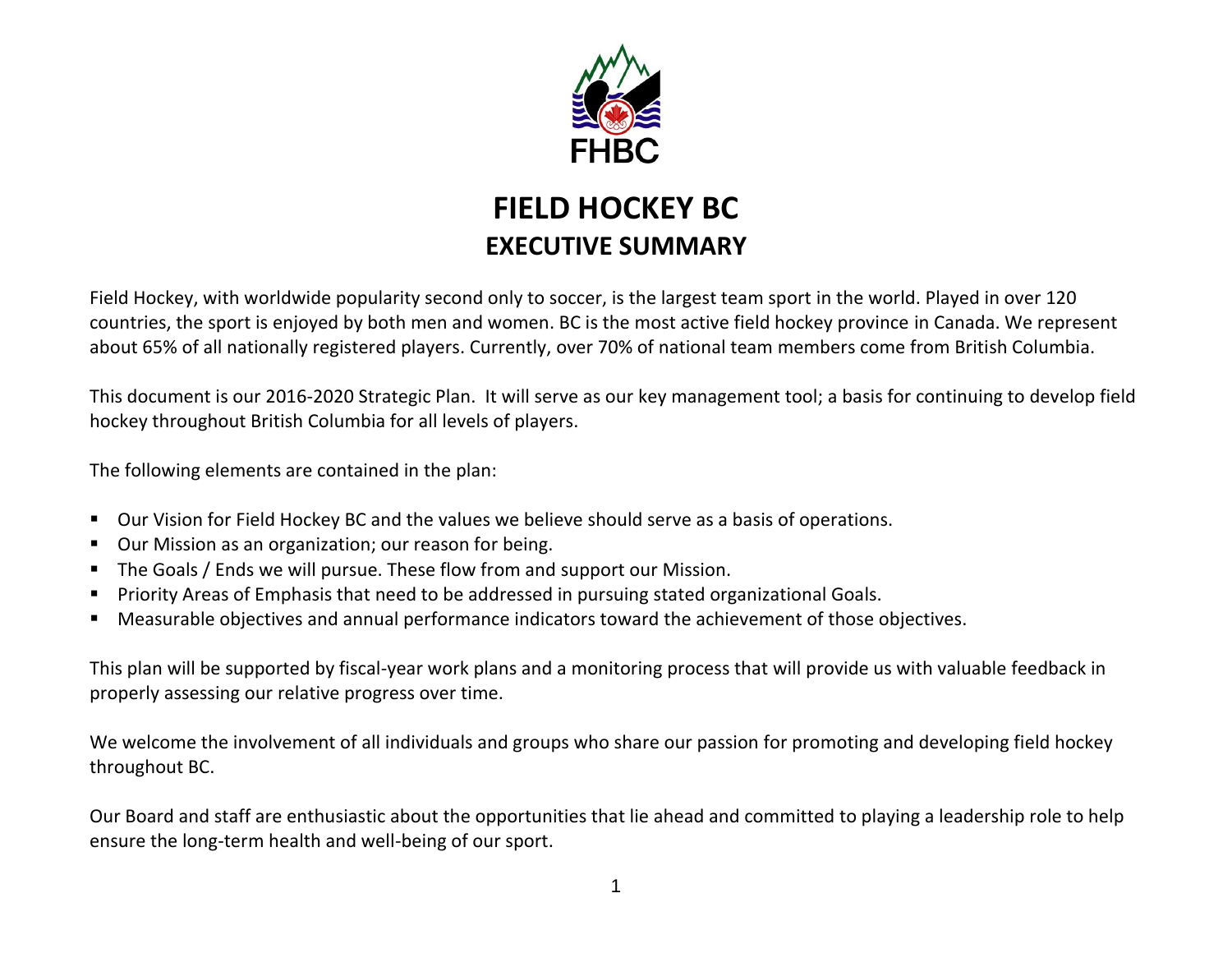

### **MISSION STATEMENT**

We are dedicated to provide British Columbians with opportunities to experience the rewards and challenges of field hockey.

#### **VISION**

To be recognized as leaders and innovators in sport throughout Canada and the World. To further develop the infrastructure to provide effective governance and leadership for the sport of field hockey in British Columbia, and promote partnerships to increase participation in the province.

### **VALUES**

- $\checkmark$  To ensure that excellence is the cornerstone of all programming
- $\checkmark$  To create a field hockey experience that is fun, rewarding, and challenging for all participants
- $\checkmark$  To be inclusive: our sport is open to people of all ages, skill levels and abilities
- $\checkmark$  To operate with integrity, openness, and respect
- $\checkmark$  To be responsible and accountable to our field hockey community in all we do on behalf of our sport
- $\checkmark$  To uphold the tradition of field hockey excellence in British Columbia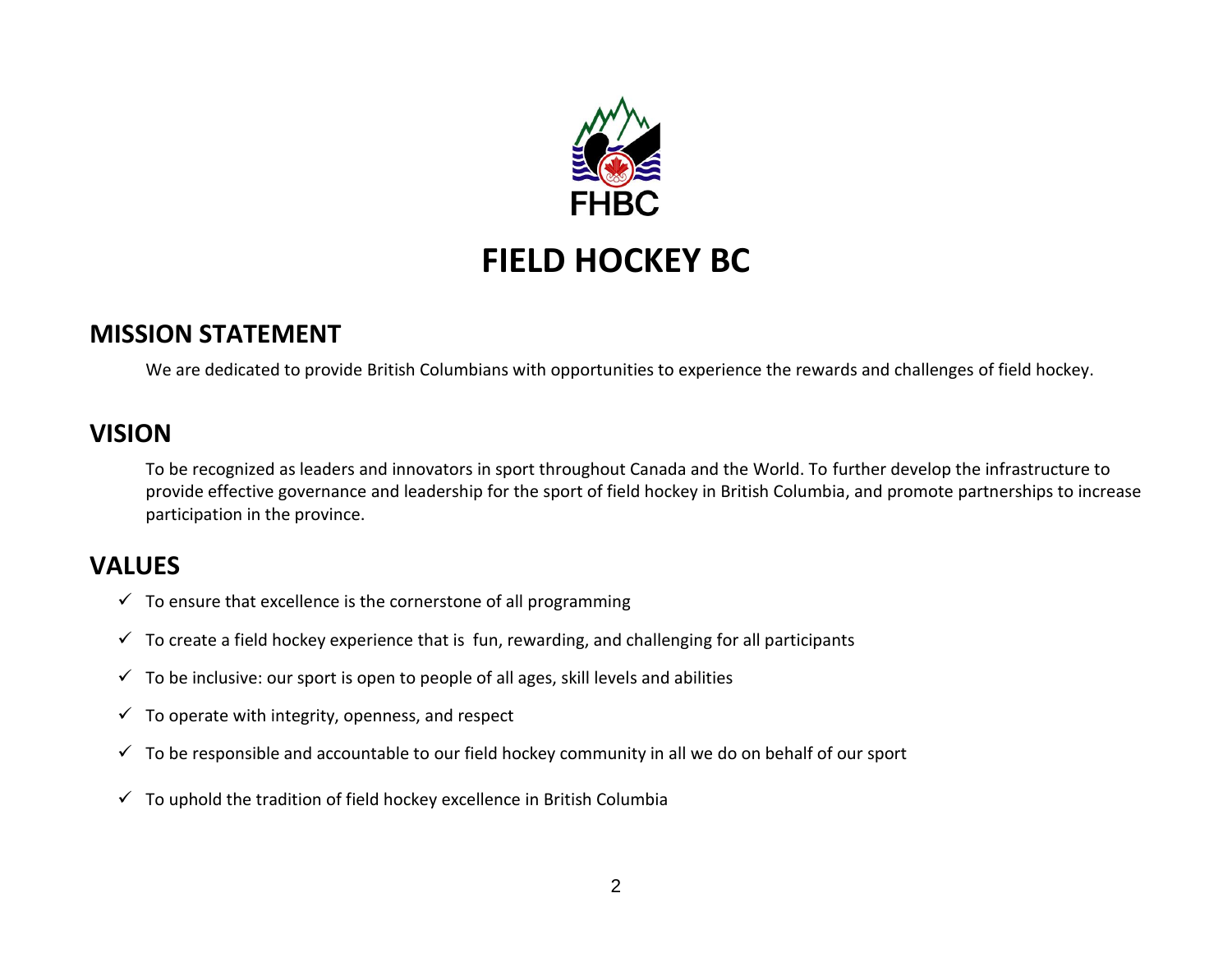

### **MISSION & GOALS**

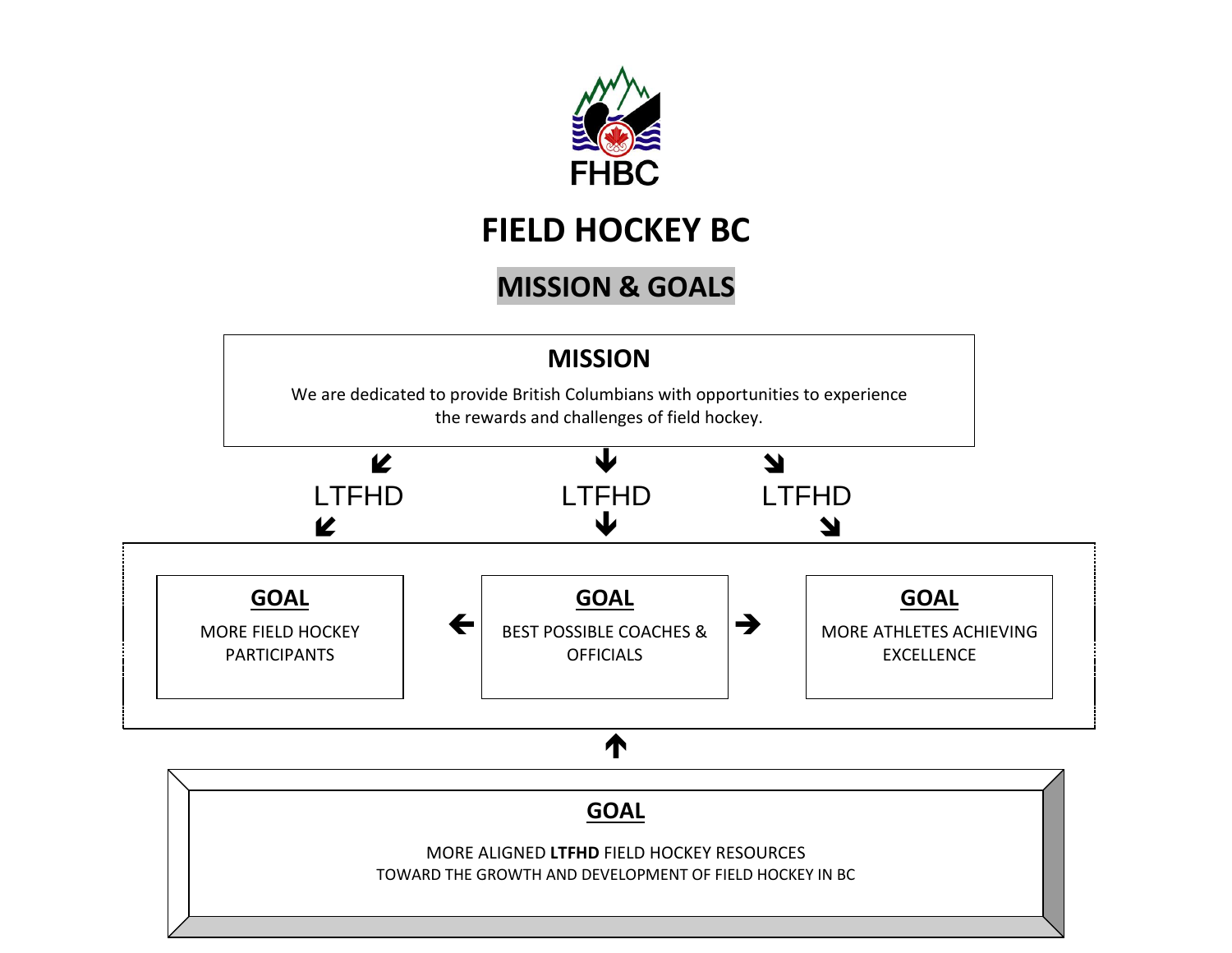

### **GOALS & AREAS OF EMPHASIS**

### **THROUGH LTFHD STRATEGY WE INTEND TO TARGET THE FOLLOWING GOALS:**

| <b>GOAL</b>                                               | <b>GOAL</b>                                                                | <b>GOAL</b>                                  | <b>GOAL</b>                                                  |
|-----------------------------------------------------------|----------------------------------------------------------------------------|----------------------------------------------|--------------------------------------------------------------|
| <b>MORE</b><br><b>FIELD HOCKEY</b><br><b>PARTICIPANTS</b> | BEST POSSIBLE COACHES,<br><b>UMPIRES AND TECHNICAL</b><br><b>OFFICIALS</b> | MORE ATHLETES ACHIEVING<br><b>EXCELLENCE</b> | <b>MORE</b><br><b>FIELD HOCKEY</b><br><b>RESOURCES</b>       |
| ψ                                                         | J                                                                          | W                                            |                                                              |
| <b>AREAS OF EMPHASIS</b>                                  | <b>AREAS OF EMPHASIS</b>                                                   | <b>AREAS OF EMPHASIS</b>                     | <b>AREAS OF EMPHASIS</b>                                     |
| <b>Stimulate Participation</b>                            | <b>Technical Leadership</b>                                                | <b>Integrated Sport System</b>               | <b>Strong Delivery System</b>                                |
| ■ Membership                                              | ■ Certification                                                            | ■ Training Programs                          | Organizational Plan                                          |
| Communication/Promotion                                   | ■ Coordination                                                             | ■ Coaching                                   | ■ Human Resources<br><b>Expand Revenue Base</b>              |
| ■ Pathway Programs                                        | ■ Succession (Talent ID)                                                   | ■ Competitions                               | ■ Partnerships                                               |
| ■ Provision of VALUE                                      | ■ Professional                                                             | ■ Talent Identification                      | - NSO/MSO/Corp/Private/Club<br>■ Communications              |
| ■ Club Development<br><b>Community Development</b>        | Development<br>■ Mentorship                                                | Sport Science & IST                          | ■ Marketing/Business Devt<br>■ Facility Development & Access |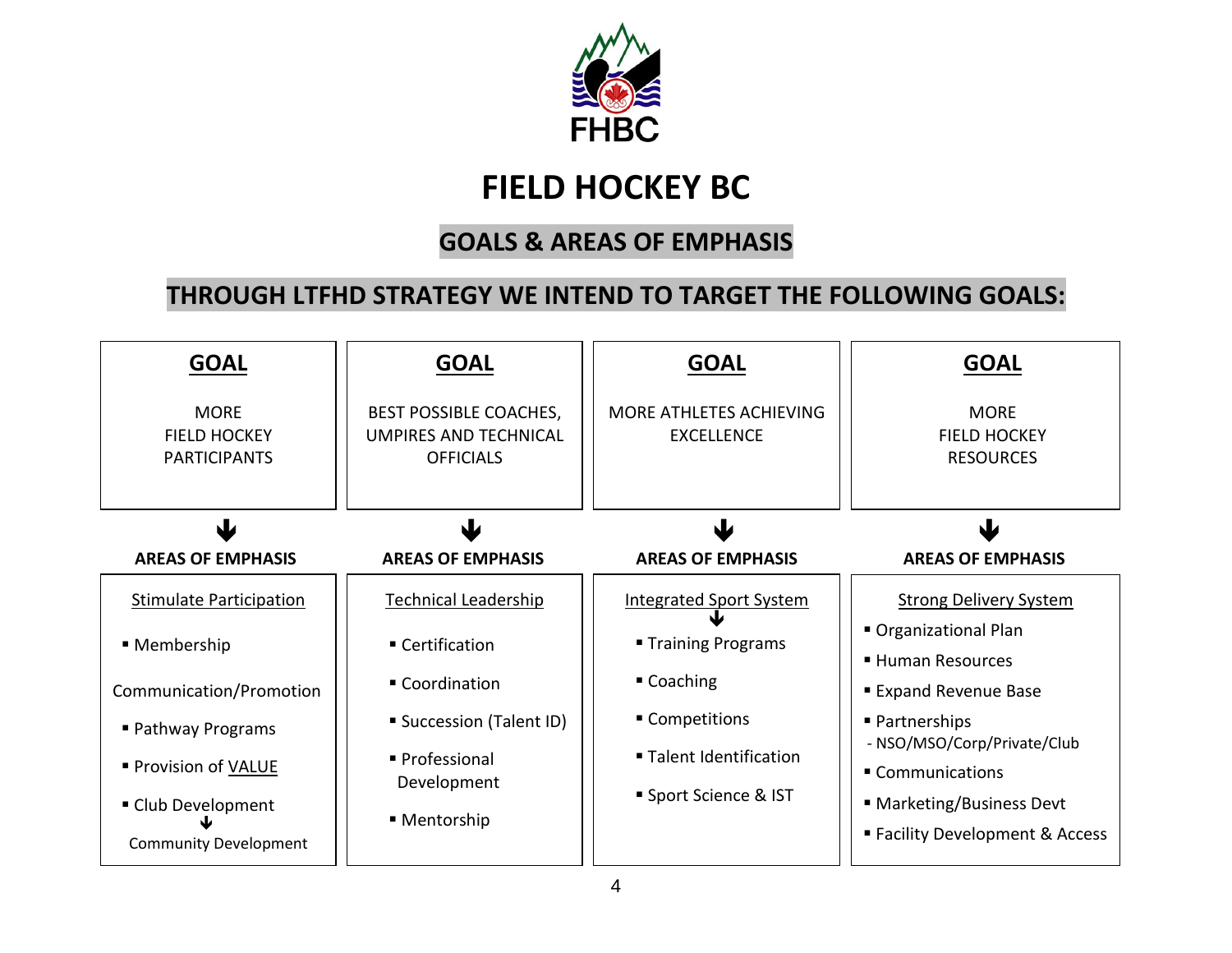### **SUMMARY OF OBJECTIVES**

| <b>GOAL</b>                                                                                                                                                   | <b>GOAL</b>                                                                                                   | <b>GOAL</b>                                                                                           | <b>GOAL</b>                                                                                                                        |
|---------------------------------------------------------------------------------------------------------------------------------------------------------------|---------------------------------------------------------------------------------------------------------------|-------------------------------------------------------------------------------------------------------|------------------------------------------------------------------------------------------------------------------------------------|
| <b>MORE</b>                                                                                                                                                   | <b>BEST POSSIBLE</b>                                                                                          | <b>MORE ATHLETES ACHIEVE</b>                                                                          | <b>MORE FIELD HOCKEY</b>                                                                                                           |
| <b>PARTICIPANTS</b>                                                                                                                                           | <b>COACHES &amp; OFFICIALS</b>                                                                                | <b>EXCELLENCE</b>                                                                                     | <b>RESOURCES</b>                                                                                                                   |
| ↓                                                                                                                                                             | ψ                                                                                                             | $\bigcup$                                                                                             | $\bigtriangledown$                                                                                                                 |
| <b>MEMBERSHIP:</b><br>1. By 2020, increase the number of                                                                                                      | <b>CERTIFICATION:</b><br>6. To increase the number of fully                                                   | <b>INTEGRATED SYSTEM:</b><br>11. Athletes have access to                                              | <b>FIELD HOCKEY BC PLAN:</b><br>16. Consolidate and implement                                                                      |
| individual members by 10%                                                                                                                                     | certified active coaches/officials<br>by 10% each year and meet                                               | appropriate training programs<br>and related support services                                         | strategic and operational plans                                                                                                    |
| <b>SERVICE AND COMMUNICATION:</b><br>2. To provide, promote and<br>communicate a menu of priority<br>services and benefits to members                         | required LF needs assessment<br>PROFESSIONAL DEVELOPMENT:<br>7. Encourage certified coaches                   | 12. Design, implement and<br>monitor developmentally<br>appropriate periodised training               | <b>HUMAN RESOURCES:</b><br>17. Align the Society's operations<br>with strategic priorities                                         |
| <b>PATHWAY PROGRAMS:</b><br>3. Continue to implement and<br>expand programs aimed at                                                                          | and officials to attend a minimum<br>of 1 professional development<br>opportunity annually                    | plans for appropriate<br>LTAD/LTFHD Stages of Learning<br>13. Enhance athlete identification          | <b>EXPAND REVENUE BASE:</b><br>18. Increase year 1 gross revenue<br>levels by 10%                                                  |
| <b>GRASSROOTS through to HIGH</b><br>PERFORMANCE, in line with<br>LTAD/LTFHD principles                                                                       | <b>MENTORSHIP:</b><br>8. Foster Development of a<br>mentorship pathway for targeted                           | system integrating LTAD/LTFHD<br>principles<br>14. Ensure developmentally                             | <b>PARTNERSHIPS:</b><br>19. Establish targeted joint<br>program and service ventures                                               |
| <b>PROVISION OF VALUE:</b><br>4. Provide the most valuable<br>experience possible in                                                                          | coaches and officials within a<br>club, regional and provincial<br>context                                    | appropriate level of competition,<br>peaking for major provincial,<br>inter-provincial, national, and | <b>COMMUNICATIONS:</b><br>20. Develop and maintain<br>communications tools                                                         |
| communities throughout the<br>province                                                                                                                        | <b>COORDINATION:</b><br>9. To maintain and enhance co-<br>ordinated, integrated pathways                      | international events - Align to<br><b>LTFHD</b>                                                       | <b>MARKETING/BUSINESS DEVT:</b><br>21. Further develop the FHBC                                                                    |
| <b>CLUB DEVELOPMENT:</b><br>5. Encourage club and facility                                                                                                    | for identified coaches, umpires<br>and technical officials                                                    | 15. Enhance skills, experience and<br>education in sport science                                      | Foundation and extend revenue<br>diversification strategy                                                                          |
| expansion; with particular<br>emphasis on program alignment<br>with LTAD/LTFHD Strategy, driven<br>through coaching, officiating, and<br>competition pathways | SUCCESSION:<br>10. Create a succession plan<br>which ensures continuity within<br>coaching/umpiring/technical | services at appropriate<br>LTAD/LTFHD stages (IST)                                                    | <b>FACILITY DEVELOPMENT</b><br>22. Support and extend access to<br>primary (water-based) turf<br>applications at target facilities |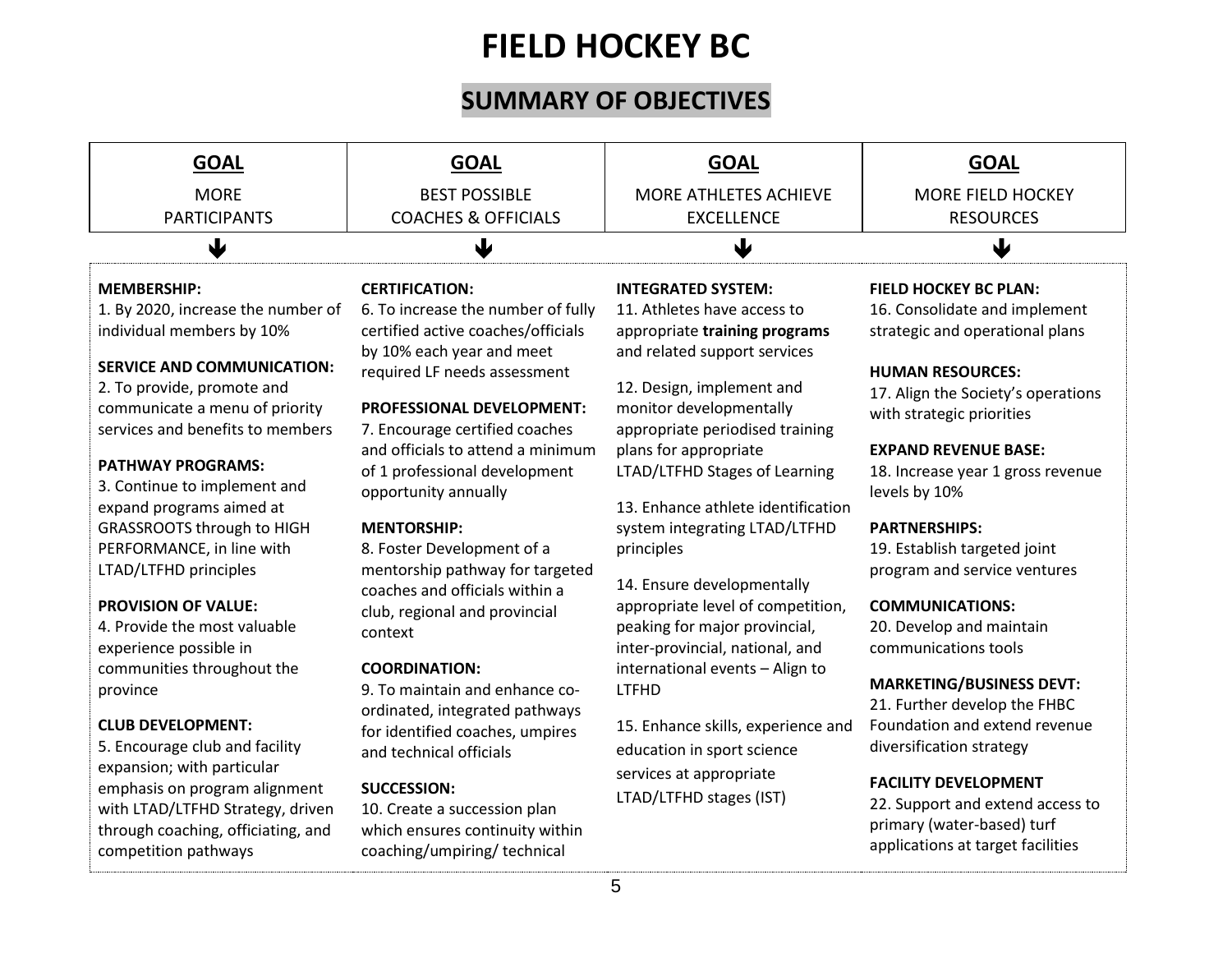### **PARTICIPATION DEVELOPMENT**

| <b>FISCAL-YEAR INDICATORS</b>                         | 2016-2017       | 2017-2018      | 2018-2019      | 2019-2020 |
|-------------------------------------------------------|-----------------|----------------|----------------|-----------|
| <b>MEMBERSHIP/PARTICIPATION GROWTH</b>                |                 |                |                |           |
| <b>Senior Players</b>                                 | 1770            | 1818           | 1843           |           |
| Junior Players (U13-U18)                              | 2296>           | 2338>          | 2194>          |           |
| Junior Players (U11-U12)                              | 1042            | 905            | 855            |           |
| Junior Players (U10)                                  | 1841            | 1637           | 1603           |           |
| Coaches and Officials*                                | 176             | 204            | 262            |           |
| BC High School Sport Players (Non-Members)            | 2700< (3600/90) | 2700<(3600/90) | 2700<(3600/90) |           |
| Elementary and Middle School Players (Non-Members)    | 2241            | 707**          | 388**          |           |
| Recreational Players (Dev Regions - Non-Members)      | 280             | 350            | 390            |           |
| *Most of whom will be registered in a player category | Total: 12346    | Total: 10659   | Total: 10235   | Total:    |
| <b>MEMBER SERVICES</b><br><b>INDIVIDUAL MEMBERS:</b>  |                 |                |                | >         |
| Insurance Program                                     | ✓               | ✓              | ✓              | ✓         |
| <b>Access to FHBC Pathway Programs</b>                |                 |                |                |           |
| Access to Certified Coaches & Officials               |                 |                |                |           |
| Eligible for FHBC Regional & Provincial Teams         |                 |                |                |           |
| <b>Opportunity to enter Tournaments</b>               |                 |                |                |           |
| <b>FHBC Newsletter</b>                                |                 |                |                |           |
| <b>CLUBS:</b>                                         |                 |                |                |           |
| Opportunity to host Field Hockey BC tournaments       |                 |                |                |           |
| Opportunity to host Field Hockey BC clinics           |                 |                |                |           |
| PATHWAY PROGRAMS/VALUE                                |                 |                |                |           |
| Recruitment strategies & youth GR pathway programs    |                 |                |                |           |
| Recruitment strategies & youth HP pathway programs    |                 |                |                |           |
| <b>STRENGTHEN CLUBS &amp; COMMUNITIES</b>             |                 |                |                |           |
| Strategy for developing regions in place              | ✓               |                | ✓              |           |
| <b>Fraser Valley</b>                                  |                 |                |                |           |
| Okanagan                                              |                 |                |                |           |
| Mid-Island                                            |                 |                |                |           |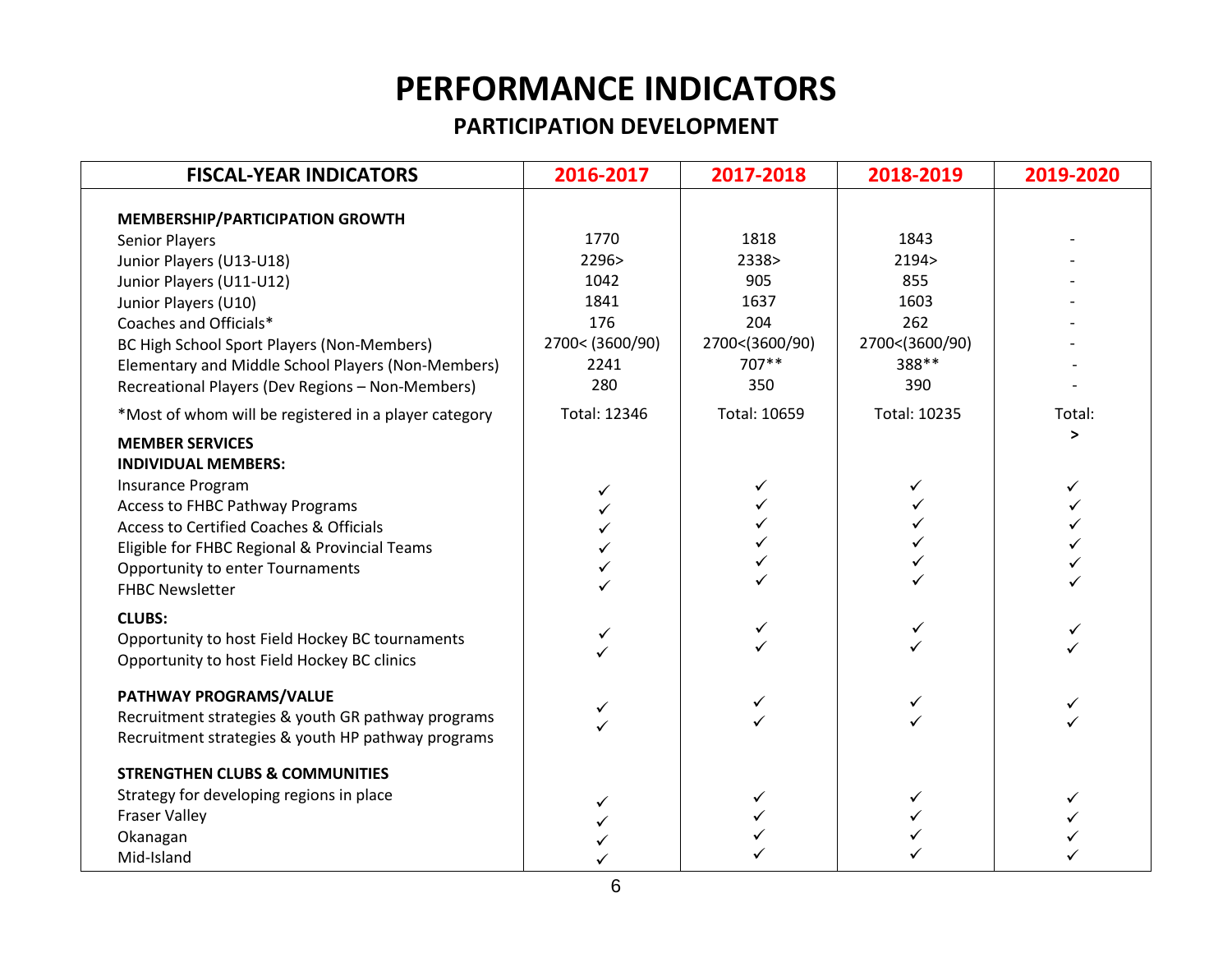### **COACHES / OFFICIALS DEVELOPMENT**

| <b>FISCAL-YEAR INDICATORS</b>                                                                                                                                                                                                                                                                         | 2016-2017                                                                                    | 2017-2018                                                                                             | 2018-2019                                                                                                | 2019-2020                                 |
|-------------------------------------------------------------------------------------------------------------------------------------------------------------------------------------------------------------------------------------------------------------------------------------------------------|----------------------------------------------------------------------------------------------|-------------------------------------------------------------------------------------------------------|----------------------------------------------------------------------------------------------------------|-------------------------------------------|
| <b>CERTIFICATION/TRAINING</b>                                                                                                                                                                                                                                                                         |                                                                                              |                                                                                                       |                                                                                                          |                                           |
| Level 1/CC Coaches/FunD (Overall)<br><b>COACHES:</b><br>Level 2/CI Coaches/L2T-T2T<br>Level 3/CD Coaches/T2C-L2W<br>Level 4 Coaches/T2W<br><b>Learning Facilitators</b><br><b>Master Learning Facilitators</b><br>FHBC Mentorship Program                                                             | 70 (TBD)<br>46 (TBD)<br>$-$ (TBD)<br>$-(2)$<br>2(9)<br>1(1)<br>68                            | 19 (TBD)<br>23 (TBD)<br>1(TBD)<br>$-()$<br>$-()$<br>1(2)<br>66                                        | 14 (TBD)<br>45 (TBD)<br>$-$ (TBD)<br>$-$ (TBD)<br>6 (PCE)<br>$-(2)$<br>50                                |                                           |
| <b>OFFICIALS*:</b> Community/Provincial (Overall)<br>Regional<br>National<br>Assessors<br><b>Learning Facilitators</b><br>International level officials<br><b>FHBC Mentorship Program</b>                                                                                                             | Total: 187 (TBD)<br>92 (144)<br>6(25)<br>2(9)<br>8(26)<br>1(14)<br>2(8)<br>Total: 111 (226C) | Total: 110 (TBD)<br>102 (148)<br>6(25)<br>$- (10)$<br>3(29)<br>$- (14)$<br>2(12)<br>Total: 111 (238C) | Total: 115 (TBD)<br>61 (TBD)<br>5 (TBD)<br>$-$ (TBD)<br>3(TBD)<br>1(15)<br>$-$ (TBD)<br>Total: 67 (TBDC) | Total: ()<br>Total: ()                    |
| *Note Umpiring Stat Re-Set - Certified+Current 2016-17<br><b>COORDINATION OF TECHNICAL LEADERS</b><br>Clarify Coaches / Officials Committee mandates re:<br>Coaching / Officiating Certification Systems<br>Athlete training programs; testing; PD<br>Athlete support services for major competitions | $\checkmark$<br>$\checkmark$                                                                 | $x/\checkmark$<br>$\checkmark$                                                                        | $\checkmark$<br>$\checkmark$                                                                             | $x/\checkmark$<br>$\checkmark$            |
| <b>SUCCESSION PLANS</b><br>Initiate mentorship programs<br>Increase certification numbers year to year (post backlog)<br>Recruit prospective technical leaders                                                                                                                                        | ✓                                                                                            | $\checkmark$<br>$\mathsf{x}^*$                                                                        |                                                                                                          | $\checkmark$<br>$\mathsf{x}^*$            |
| PROFESSIONAL DEVELOPMENT/MENTORSHIP<br>Field Hockey BC professional development opportunities<br>for leading coaches and officials.<br>FHBC Mentorship Program - Coaches and Officials (#'s)                                                                                                          | Annual Schedule<br>Coaches: 68<br>Officials: -                                               | Annual Schedule<br>Coaches: 66<br>Officials: -                                                        | Annual Schedule<br>Coaches: 50<br>Officials: -                                                           | Annual Schedule<br>Coaches:<br>Officials: |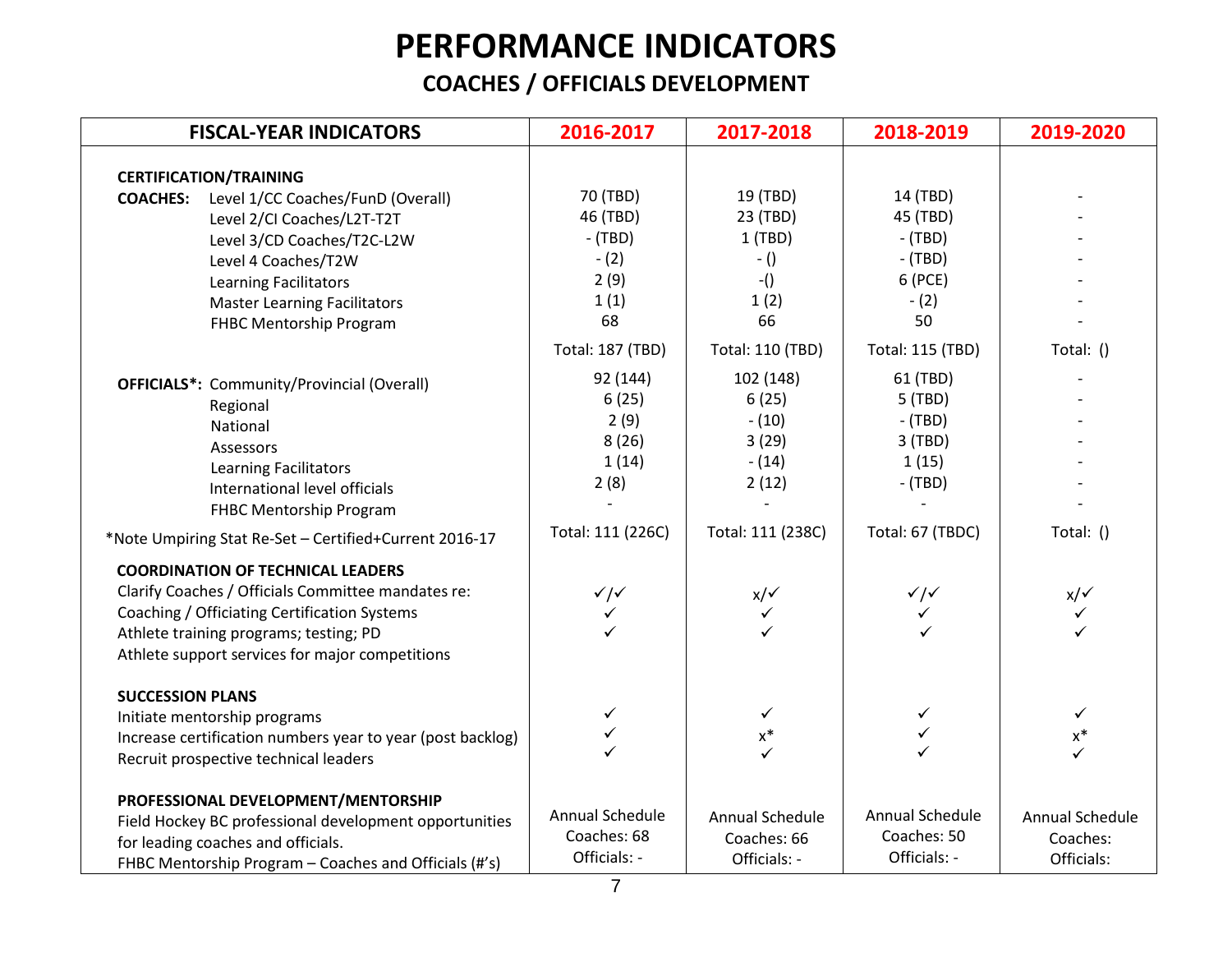#### **ATHLETE DEVELOPMENT SYSTEM & ATHLETE SERVICES**

| <b>FISCAL-YEAR INDICATORS</b>                                                                                                                                                                                                                                     | 2016-2017                                     | 2017-2018                                    | 2018-2019                                | 2019-2020                       |
|-------------------------------------------------------------------------------------------------------------------------------------------------------------------------------------------------------------------------------------------------------------------|-----------------------------------------------|----------------------------------------------|------------------------------------------|---------------------------------|
| <b>TRAINING PROGRAMS</b><br>Co-ordinated range of priority training programs in place<br>in all regions. Align with LTAD/LTFHD principles.<br>FHBC Devt / Regional / Provincial Program Schedule<br>(regroupings; testing; selection; pre-competitive programs)   | Annual Plan (YTP)                             | Annual Plan (YTP)                            | Annual Plan (YTP)                        | Annual Plan (YTP)               |
| <b>COMPETITIONS SCHEDULE</b><br>Review and refine competitions schedule based on<br>sound annual & long-term planning principles (with<br>regard for age classifications; type; volume; timing;<br>peaking considerations)                                        | <b>Annual Planning</b><br>(YTP)               | <b>Annual Planning</b><br>(YTP)              | <b>Annual Planning</b><br>(YTP)          | <b>Annual Planning</b><br>(YTP) |
| <b>TALENT ID</b><br>Simple informal ID process in place (entry level)<br>Selection camps process for all levels<br><b>Provincial Teams selection process</b><br>Consolidate AAP Criteria linked to long-term profile                                              | ✓                                             |                                              |                                          |                                 |
| <b>ANNUAL PLANS</b><br>PCPM, APM and RHC's design & monitor annual plans<br>for all their Athlete Team members                                                                                                                                                    | All athletes                                  | All athletes                                 | All athletes                             | All athletes                    |
| <b>ATHLETE SERVICES</b><br>(See Membership Services for all athletes - Page 6)<br>Provincial Training Centres / Camps (where eligible)<br>Team Travel to major events (where eligible)<br>AAP / Awards/ Scholarships (where eligible)<br>CSI IPS (where eligible) | ✓<br>✓                                        |                                              | ✓                                        |                                 |
| <b>FACILITY DEVELOPMENT:</b><br><b>Primary Artificial Turf Development</b><br>(anticipated project plan/completion)                                                                                                                                               | Surrey, Vancouver<br>& Langley<br>(supported) | Surrey, Vancouver,<br>Langley<br>(supported) | Delta, Surrey,<br>Langley<br>(supported) | $\left( \right)$                |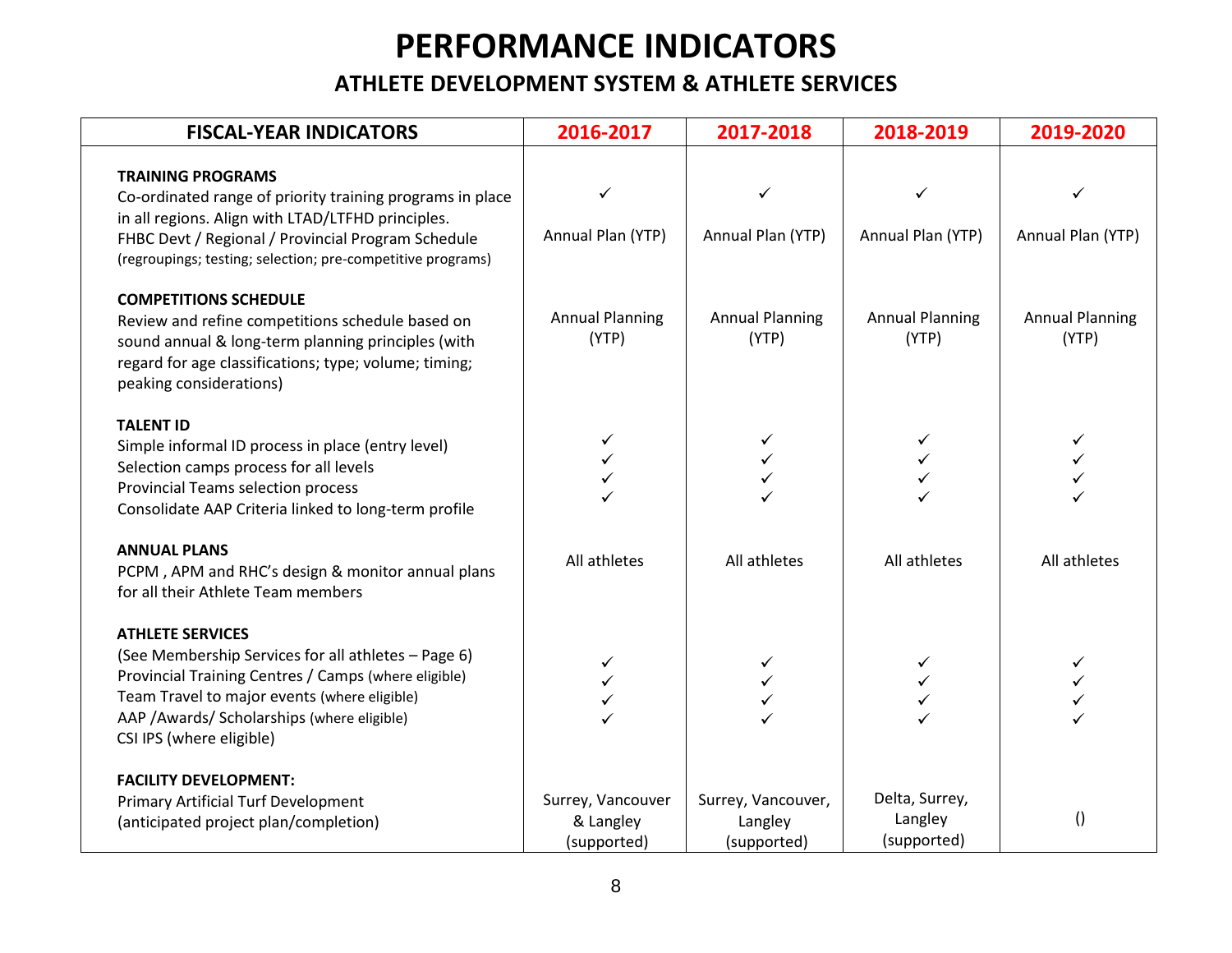**RESOURCES**

| <b>FISCAL-YEAR INDICATORS</b>                                                                                                                                                                                                                                                                                                                              | 2016-2017                                                               | 2017-2018                                                        | 2018-2019                                                        | 2019-2020                                                                  |
|------------------------------------------------------------------------------------------------------------------------------------------------------------------------------------------------------------------------------------------------------------------------------------------------------------------------------------------------------------|-------------------------------------------------------------------------|------------------------------------------------------------------|------------------------------------------------------------------|----------------------------------------------------------------------------|
| <b>HUMAN RESOURCES</b><br>Confirm HR Revenues relative to Budget<br>Assess HR Framework to meet Strategic Objectives<br>Review Board/Sub-Committee structure<br>Put a Volunteer Succession Plan in place<br>Pursue integrated operational efficiencies<br>Create relevant Staff/Board job descriptions<br>Implement performance evaluations linked to Plan | ✓<br>✓                                                                  | ✓<br>Implement<br>Enhance<br>Implement<br>Implement<br>Review    | ✓<br>Enhance<br>Review<br>Maintain<br>Enhance<br>Review<br>✓     | ✓<br>Review<br>Maintain<br>Maintain<br>Review<br>Review<br>✓               |
| <b>EXPAND REVENUE BASE:</b><br>Target: Current gross revenues up 10% by 2019-2020                                                                                                                                                                                                                                                                          | >7.8%                                                                   |                                                                  |                                                                  | $>$ %                                                                      |
| <b>MARKETING/DONATIONS</b><br>Discretionary revenues generated per annum                                                                                                                                                                                                                                                                                   | \$57K                                                                   | \$51K                                                            | \$62K                                                            | \$K                                                                        |
| <b>COMMUNICATIONS TOOLS</b><br>FHBC Newsletter/E-Newsletter<br>Web site development / enhancement<br>Media Relations (Local, Provincial publicity)<br>Information sharing / R&D with other field hockey<br>organizations (provinces; FHC; other countries; FIH)<br>Information sharing with other sport organizations                                      | ✓<br>Review/Upgrade<br><b>Build relationships</b><br>Ongoing<br>Ongoing | ✓<br>Enhance<br><b>Build relationships</b><br>Ongoing<br>Ongoing | ✓<br>Enhance<br><b>Build relationships</b><br>Ongoing<br>Ongoing | $\checkmark$<br>Review<br><b>Build relationships</b><br>Ongoing<br>Ongoing |
| <b>STRATEGIC &amp; OPERATIONAL PLANS</b><br>Consolidate Field Hockey BC Strategic Plan<br>Prepare fiscal-year work plans                                                                                                                                                                                                                                   | Sept/Oct 2016<br>March/August                                           | Implement<br>March/August                                        | Implement<br>March/August                                        | Implement<br>March/August                                                  |
| <b>PARTNERSHIPS</b><br>FHBC - FHC joint programming ventures<br>CSI IPS (subject to funding)<br>Municipalities/ Universities (Artificial Turf objectives)<br>Assess merits of other joint programming initiatives                                                                                                                                          | Ongoing<br>Ongoing<br>Ongoing<br>Ongoing                                | Ongoing<br>Ongoing<br>Ongoing<br>Ongoing                         | Ongoing<br>Ongoing<br>Ongoing<br>Ongoing                         | Ongoing<br>Ongoing<br>Ongoing<br>Ongoing                                   |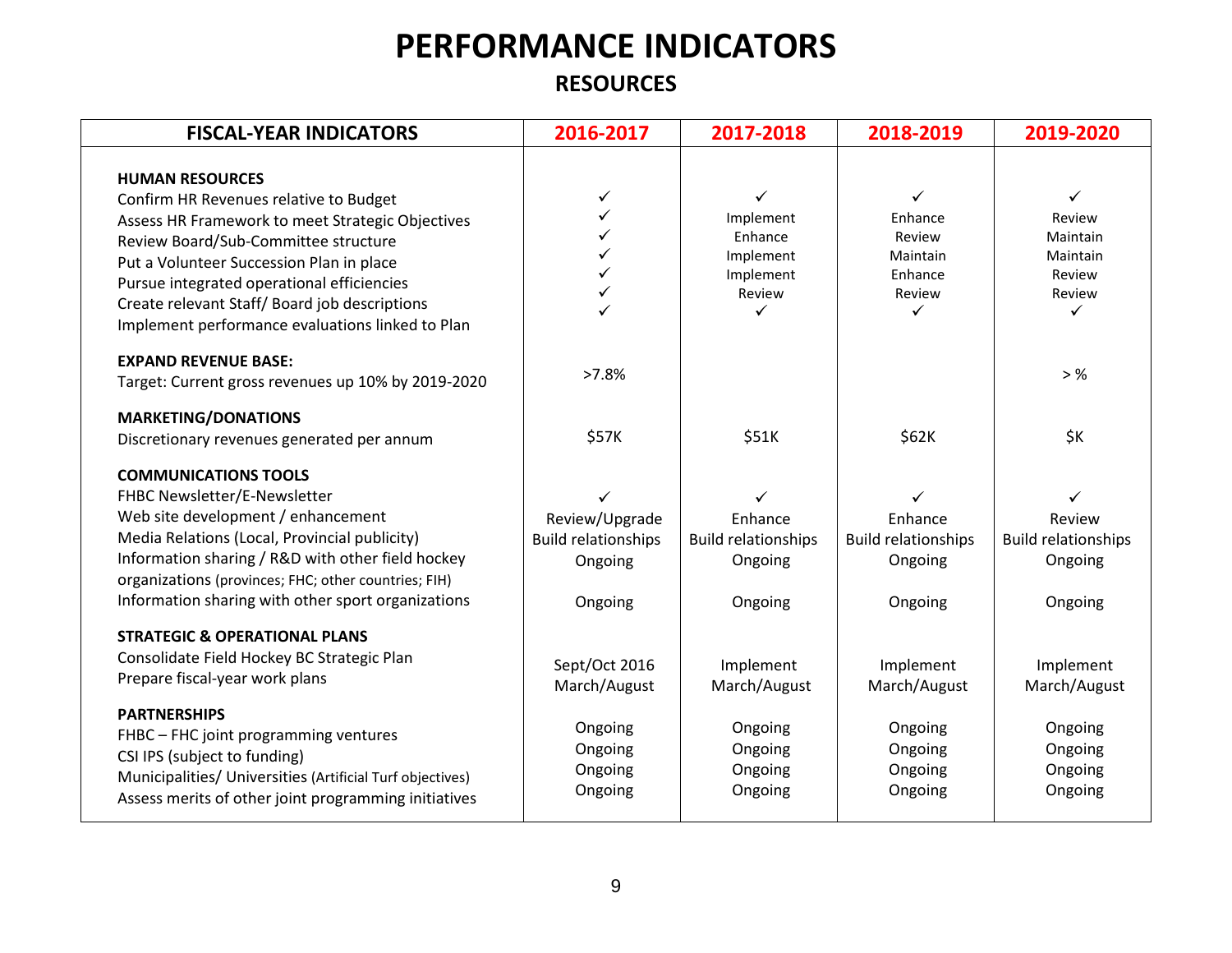

RATE OF DEVELOPMENT  $= \pm 2$  years (early / late developers

- ANNUAL PLANS  $=$  Integrated Training / Competitive Schedules.
- TRAINING PROGRAMS = Technical, Tactical, Physical, Psychological.
- COMPETITION SCHEDULES = Based on Annual Planning Principles
- PHYSICAL COMPONENT = Sport Science & Sport Medicine components.
- TALENT ID  $(\bigwedge)$  = Informal & Formal Athlete ID process
- FACILITIES = Schools, Clubs, Designated Centres.
	-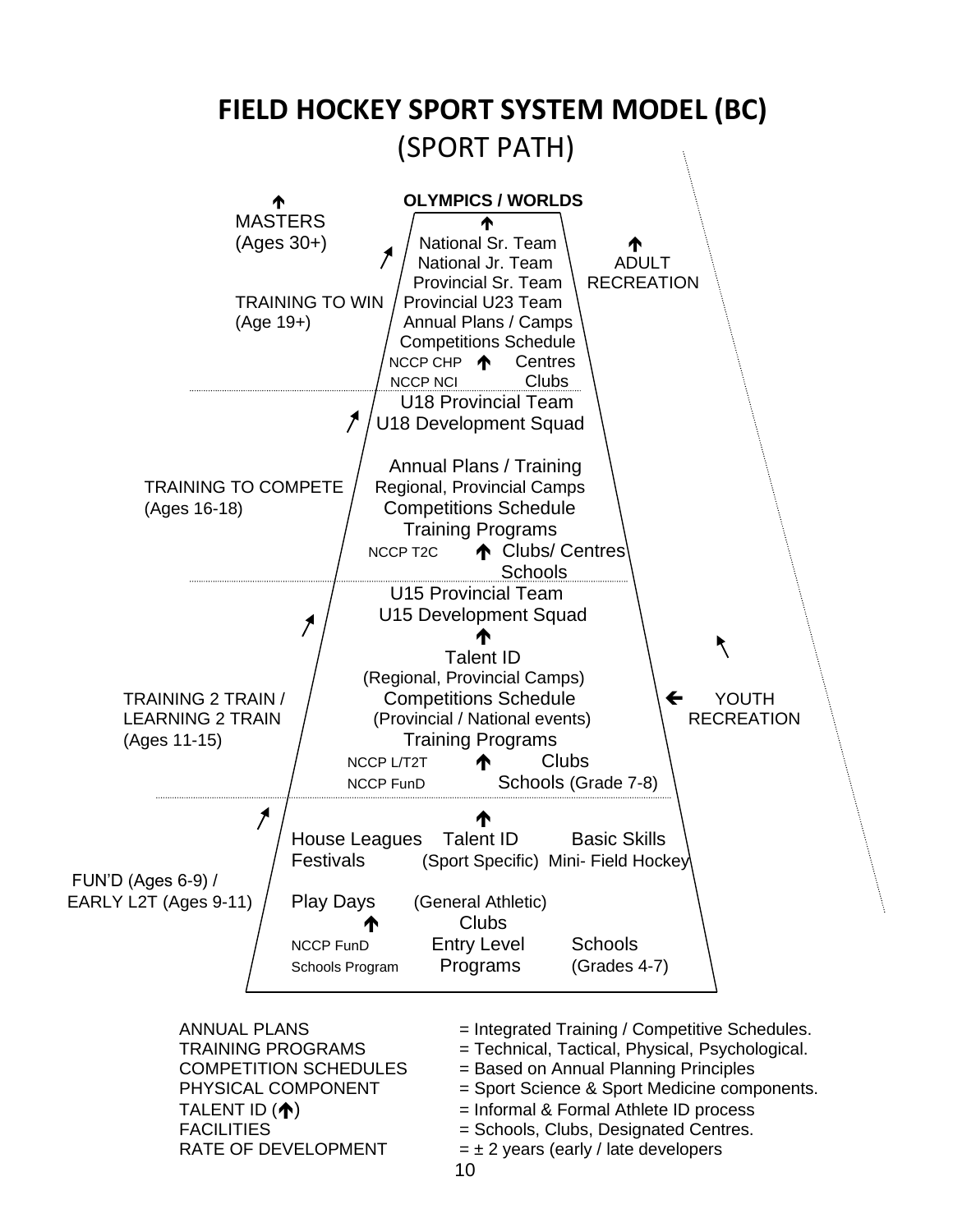### **FIELD HOCKEY SPORT SYSTEM GRID (BC YOUTH)**

| <b>COMPONENTS</b>   | <b>FUNDAMENTALS</b><br>(Ages 6-10)                                                                                    | <b>LEARNING TO TRAIN</b><br>(Ages 10-13)                                                                                     | <b>TRAINING TO TRAIN</b><br>(Ages 13-15)                                                                                                                                                      | <b>TRAINING TO COMPETE</b><br>(Age 16-19+)                                                                                                                                                               |
|---------------------|-----------------------------------------------------------------------------------------------------------------------|------------------------------------------------------------------------------------------------------------------------------|-----------------------------------------------------------------------------------------------------------------------------------------------------------------------------------------------|----------------------------------------------------------------------------------------------------------------------------------------------------------------------------------------------------------|
| <b>TRAINING</b>     | <b>Entry Level Programs</b><br>Mini Field Hockey<br>Develop Basic Skills<br>Multi-lateral development                 | <b>Provincial Programs</b><br>Club Programs<br>Hockey 5's /8-Aside Format<br>Develop Basic Skills                            | <b>ANNUAL PLANS</b><br>Prov. Squad Camps<br>Selection/ Pre-event Camps<br>Sport Science/Medicine<br><b>Physiological Training</b><br><b>Skill Acquisition</b>                                 | <b>ANNUAL PLANS</b><br>Nat'l/ Prov. Squad Camps<br>Selection/ Pre-event Camps<br>Sport Science / Medicine<br><b>Physiological Training</b><br>Specialization                                             |
| <b>COACHING</b>     | <b>Community Coach</b><br>Pre-NCCP<br>Parents<br>School teachers                                                      | Comp Introduction<br>Community Coach<br>School teachers                                                                      | Comp Intro Advanced<br>Comp Introduction<br>Physical/ Psychology experts<br><b>Trainers</b><br>School teachers                                                                                | Comp HP (National Team)<br>Comp Dev (Provincial Teams)<br>Physical expert<br>Psychology expert<br><b>Trainers</b>                                                                                        |
| <b>COMPETITIONS</b> | Fun events / Festivals<br><b>Multiple Games</b><br><b>Varied Formats</b><br>Boys & Girls together<br>Family events    | <b>Provincial Festivals</b><br>(Hockey 5's)<br><b>Provincial Jamborees</b><br>(Club & Region)<br>Local 8-aside Leagues       | <b>International Tournaments</b><br><b>National Tournaments</b><br><b>Provincial Jamborees</b><br>(Club & School)<br>Exhibitions                                                              | <b>International Tournaments</b><br><b>National Tournaments</b><br>Canada Games/WCSG<br><b>Provincial Tournaments</b><br>Exhibitions                                                                     |
| <b>FACILITIES</b>   | Clubs (Municipal Fields)<br>Schools (Gym/Field)<br><b>Community Centres</b>                                           | <b>Artificial Turf</b><br>Municipalities<br>Universities<br>Schools                                                          | <b>Artificial Turf</b><br><b>Regional Centres</b><br>Municipalities<br>Universities<br>Schools                                                                                                | <b>Artificial Turf</b><br><b>National &amp; Regional Centres</b><br>Municipalities<br>Universities<br>Schools                                                                                            |
| <b>TALENT ID</b>    | <b>FHBC Schools Program</b><br><b>Informal Talent ID</b><br><b>General Athletic ability</b><br>Sport-Specific ability | L2T<br><b>Development Programs</b><br><b>Informal Talent ID</b><br><b>General Athletic ability</b><br>Sport-Specific ability | T <sub>2</sub> T<br><b>Performance Programs</b><br><b>Formal Talent ID</b><br>Sport-specific athlete profile<br>(based on long-term athlete<br>development model)<br><b>Selective Results</b> | <b>NATIONAL TEAMS</b><br><b>T2C Performance Programs</b><br><b>Formal Talent ID</b><br>Sport-specific athlete profile<br>(based on long-term athlete<br>development model)<br><b>Competitive Results</b> |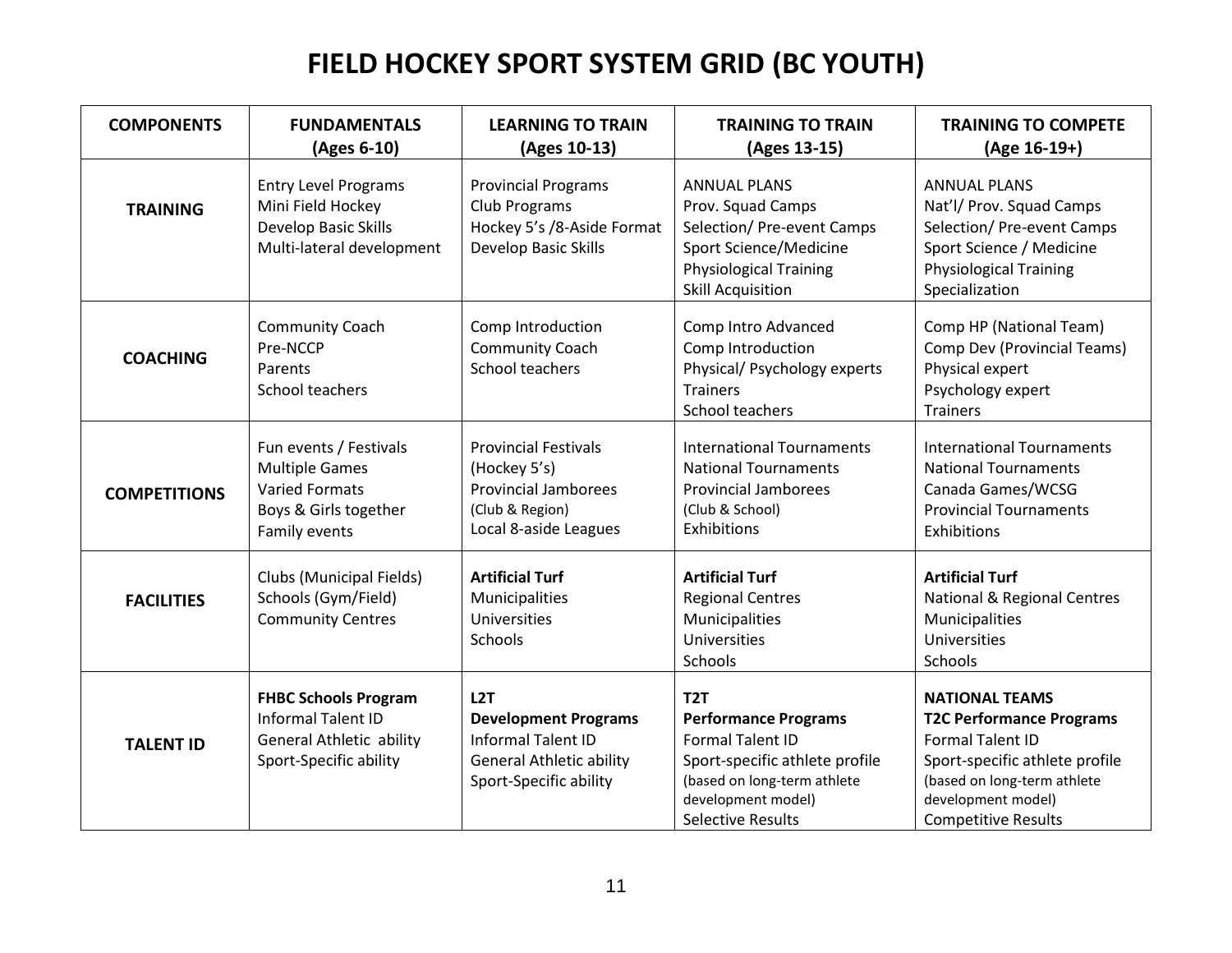

### **FHBC Strategic Plan 2016-2020**

### **Strategic Summary – Governance; Leadership; Operations**

### **Identification and Ranking of Macro Strategic Priority Areas**

### *Identified Priority Areas (Governance and Leadership):*

#### Governance

➢ Maintain and improve the **quality** of our governance and operations *We want to be an exemplar PSO and Sport…*

We're going to do this by providing effective leadership by embedding current policies, by regulating fairly and consistently, protecting and educating the Hockey Community, ensuring our provincial volunteer and staff team is well trained and well informed, by improving our internal systems and procedures through effective data management, robust financial procedures and increasing influence in national hockey governance with FHC.

### Leadership and Promotion

➢ Attract and maintain **more people** in the sport

*We want to attract 10% more young people and adults into the sport...*

We're going to do this by increasing the amount and improving the **quality** of programs aimed at junior development, by increasing the number of and strengthening our existing club–schoolprovincial links, and by increasing the number of new and retained participants within our club and university programs.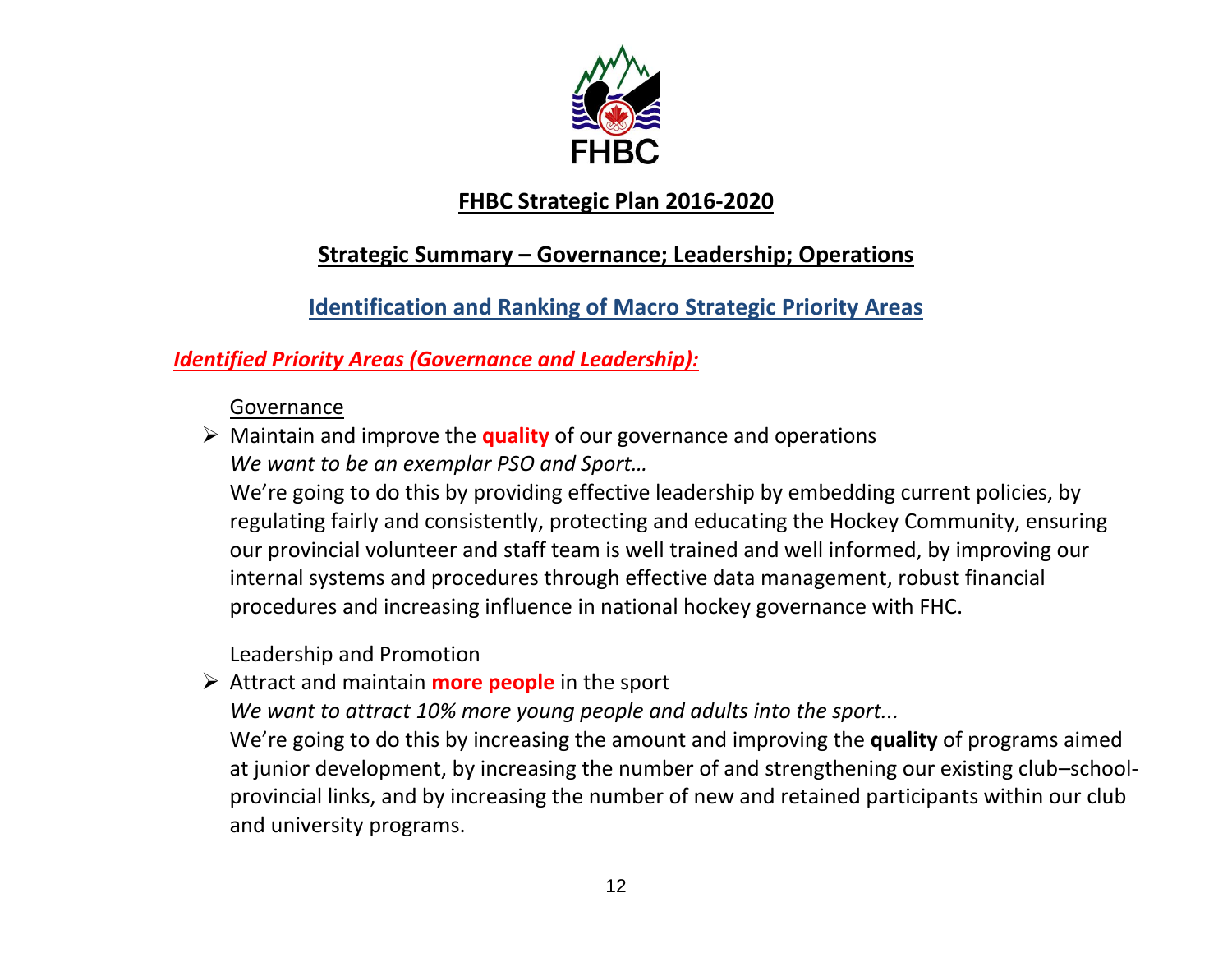#### *Identified Priority Areas (Operational) in Rank Order:*

#### Coaching and Coach Education

1. Maximise education, certification and professional development for **coaches** *We want to offer a comprehensive annual program of NCCP certification opportunities as well as develop professional development tools aimed at coaches at the grass-roots level*  We are going to do this by recruiting and training **quality** learning facilitators, by offering seasonal opportunities in every region, by appointing our best coaches in line with LTFHD principles and by initiating a provincial coach identification and mentorship program.

### Officiating and Officials Education

2. Maximise education, certification and professional development for **officials** *We want to offer an annual program of NUCP certification opportunities as well as develop and implement a non-certified provincial mentorship program aimed at targeted officials* We are going to do this by recruiting and training **quality** learning facilitators, by offering seasonal opportunities in every region, by appointing our best officials in line with LTFHD principles and by initiating a provincial umpire identification and mentorship program.

#### Community Club Support and Self-Sustainability

3. Help our **clubs** and **associations** to develop and thrive *We want an infrastructure that is capable of growing and further developing the sport...* We're going to do this by supporting our club structure to ensure that it is equipped to provide a **quality** experience for the participant, ensuring that all of our associations are fit for the purpose of delivering this strategy and by aligning league and competition structures.

### Targeted Support for Grass-Roots Development

4. Extend **grass-roots** development initiatives *We want to assist our club community in the delivery of quality grass-roots programming…* We're going to do this by extending our elementary schools program, by offering educational support to club coaches and officials, and through a commitment to running grass-roots